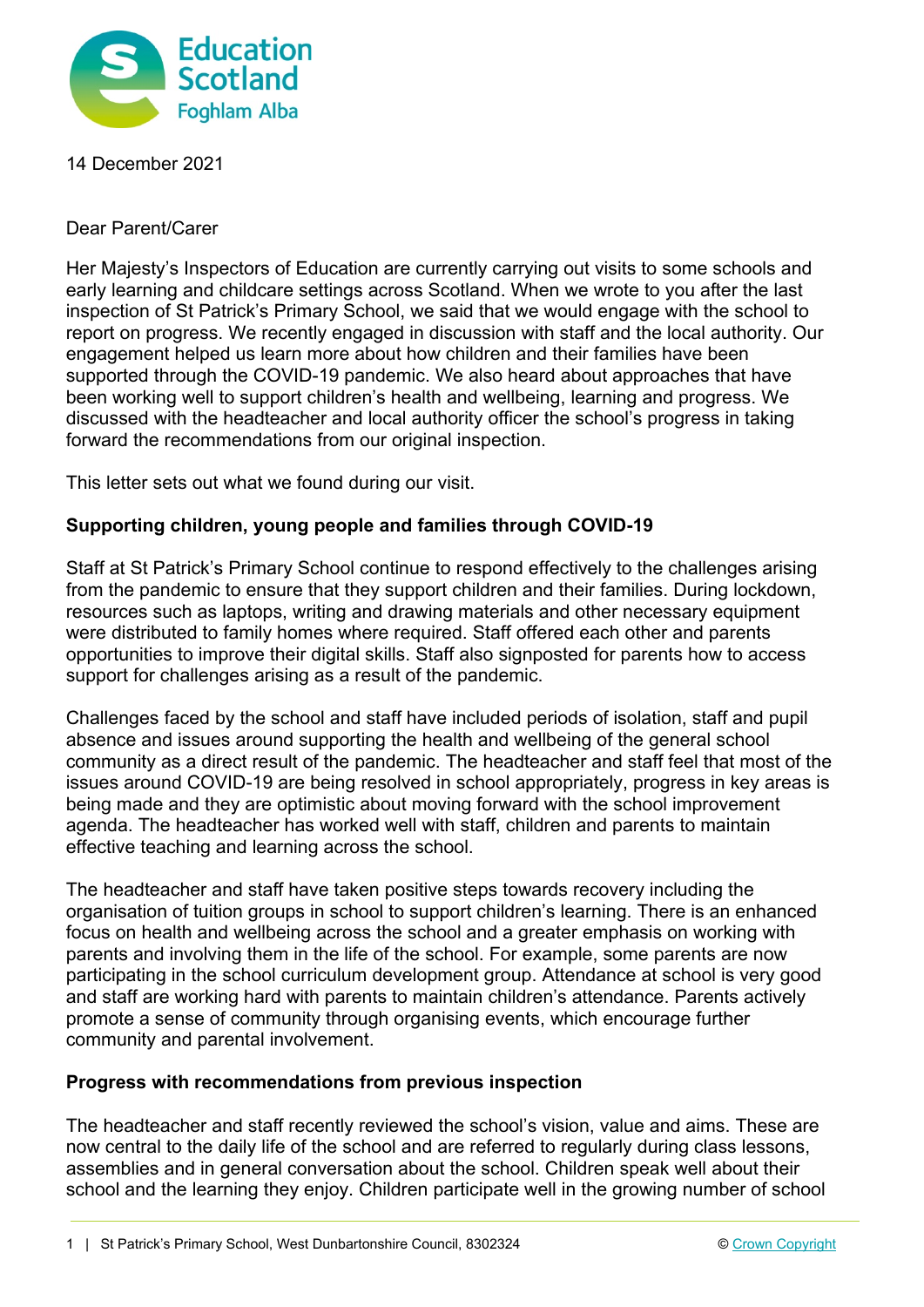

activities, for example, in health and wellbeing and science. Parents also speak about their enhanced role within the school community and are pleased to be given the opportunity to join sub-groups and committees which support a number of school projects.

The headteacher and staff are developing very well their approaches to more regular and robust self-evaluation. Leadership at all levels in school supports ongoing and planned improvements well. All staff are involved in school improvement. Staff plan strategically together and are focusing on working together to understand national standards when assessing children's progress. Staff are aware of the need to ensure learning is at the right level of difficulty for all learners, particularly in response to the effect COVID–19 has had on children's progress.

The headteacher empowers all staff. As a result, teachers feel valued, motivated and enthusiastic about their areas of responsibility. Teachers are working well together to share their good practice and meet the needs of all learners.

Staff are developing new skills through engaging well with each other in professional development opportunities. This is resulting in improvements in the curriculum, as well as improving learner's experiences. Clear guidance on teaching and learning is resulting in improvements in the classroom, particularly in digital learning, reading, writing and mathematics. Improvements in outdoor learning, science, technology, engineering and mathematics (STEM) subjects, are now creating interesting and creative opportunities for children to learn in both the classroom and outdoors. For example, children are developing their skills in working together through personal challenge activities when working outdoors in the Forest Schools initiative. The Forest Schools programme is being used well to support individual children. The revised health and wellbeing programme supports children well to engage in regular conversations about their wellbeing and emotional health.

The headteacher, working collaboratively with the staff team and supported by the local authority, has achieved a number of positive improvements over the last few months. The quality of learner's experiences has improved and this is reflected in the children's attainment recorded by staff over a relatively short period of time. The headteacher and staff have a clear understanding of the strengths and next steps for the school to ensure it continues to improve. Almost all staff are contributing to this improvement through their leadership of various important initiatives across the school.